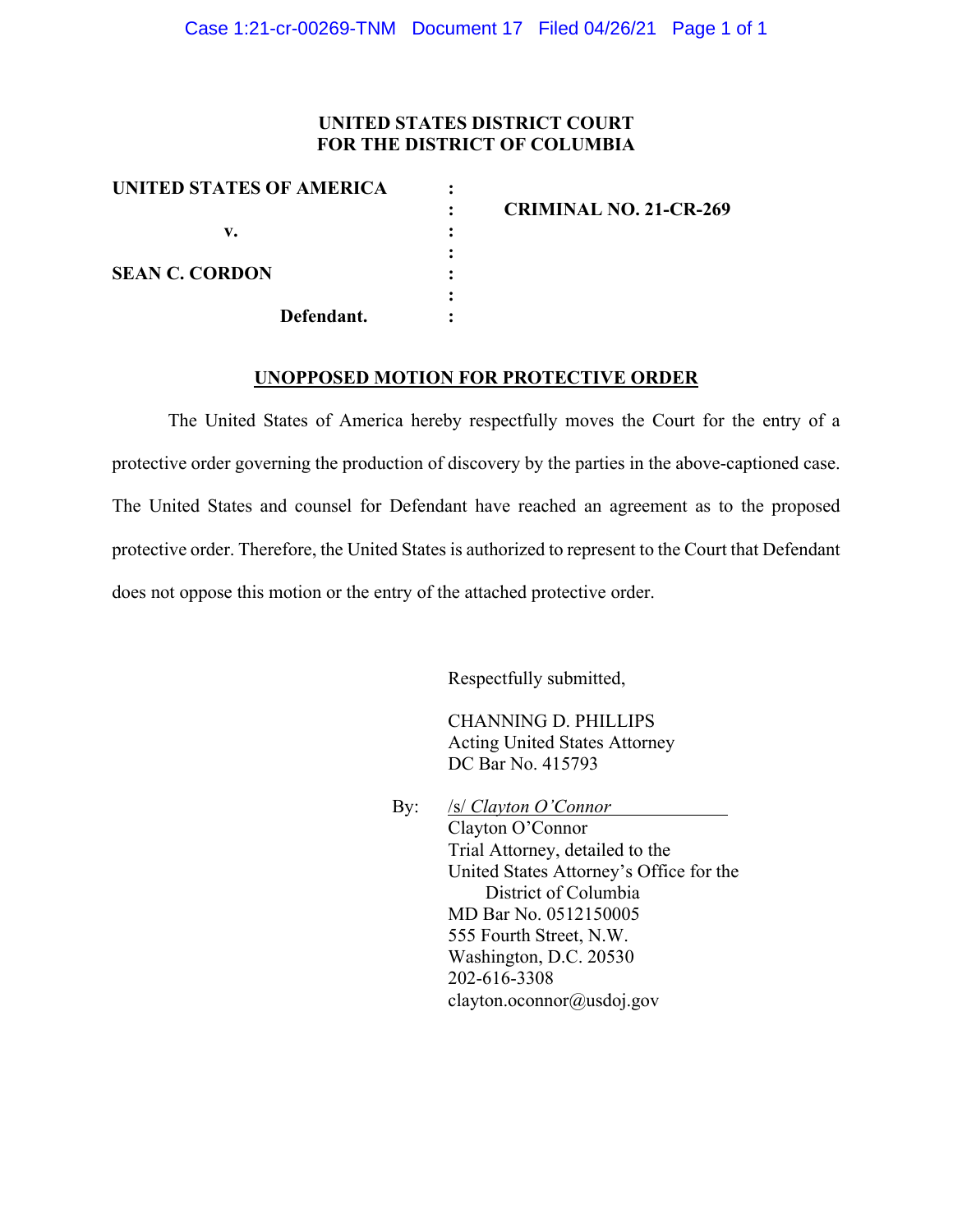### **UNITED STATES DISTRICT COURT FOR THE DISTRICT OF COLUMBIA**

| UNITED STATES OF AMERICA | <b>CRIMINAL NO. 21-CR-269</b> |
|--------------------------|-------------------------------|
| v.                       |                               |
|                          |                               |
| <b>SEAN C. CORDON</b>    |                               |
|                          |                               |
| Defendant.               |                               |

### **PROTECTIVE ORDER GOVERNING DISCOVERY**

To expedite the flow of discovery material between the parties and adequately protect the

United States' legitimate interests, it is, pursuant to the Court's authority under Fed. R. Crim. P.

16(d)(1) and with the consent of the parties, ORDERED:

1. **Materials Subject to this Order.** This Order governs materials provided by the

United States at any stage of discovery during this case and which the United States has

identified as either "Sensitive" or "Highly Sensitive." Examples of materials that the United

States may designate as "Sensitive" or "Highly Sensitive" pursuant to this Order include but are

not limited to:

- a. Personal identity information as identified in Rule 49.1 of the Federal Rules of Criminal Procedure, as well as telephone numbers, email addresses, driver's license numbers, and similar unique identifying information;
- b. Information regarding the government's confidential sources;
- c. Information that may jeopardize witness security;
- d. Contact information for, photographs of, and private conversations with individuals that do not appear to be related to the criminal conduct in this case;
- e. Medical or mental health records;
- f. Sources and methods law-enforcement officials have used, and will continue to use, to investigate other criminal conduct related to the publicly filed charges;
- g. Surveillance camera footage from the U.S. Capitol Police's extensive system of cameras on U.S. Capitol grounds;<sup>1</sup>

 $1$  To be clear, this does not include footage from body worn cameras from other police departments that responded on January 6, 2021, the vast amount of which the United States will *not* designate as Sensitive or Highly Sensitive. (Body worn camera footage will be marked Sensitive or Highly Sensitive only if it contains material described in paragraph one above or for a similar reason not anticipated by this Order.)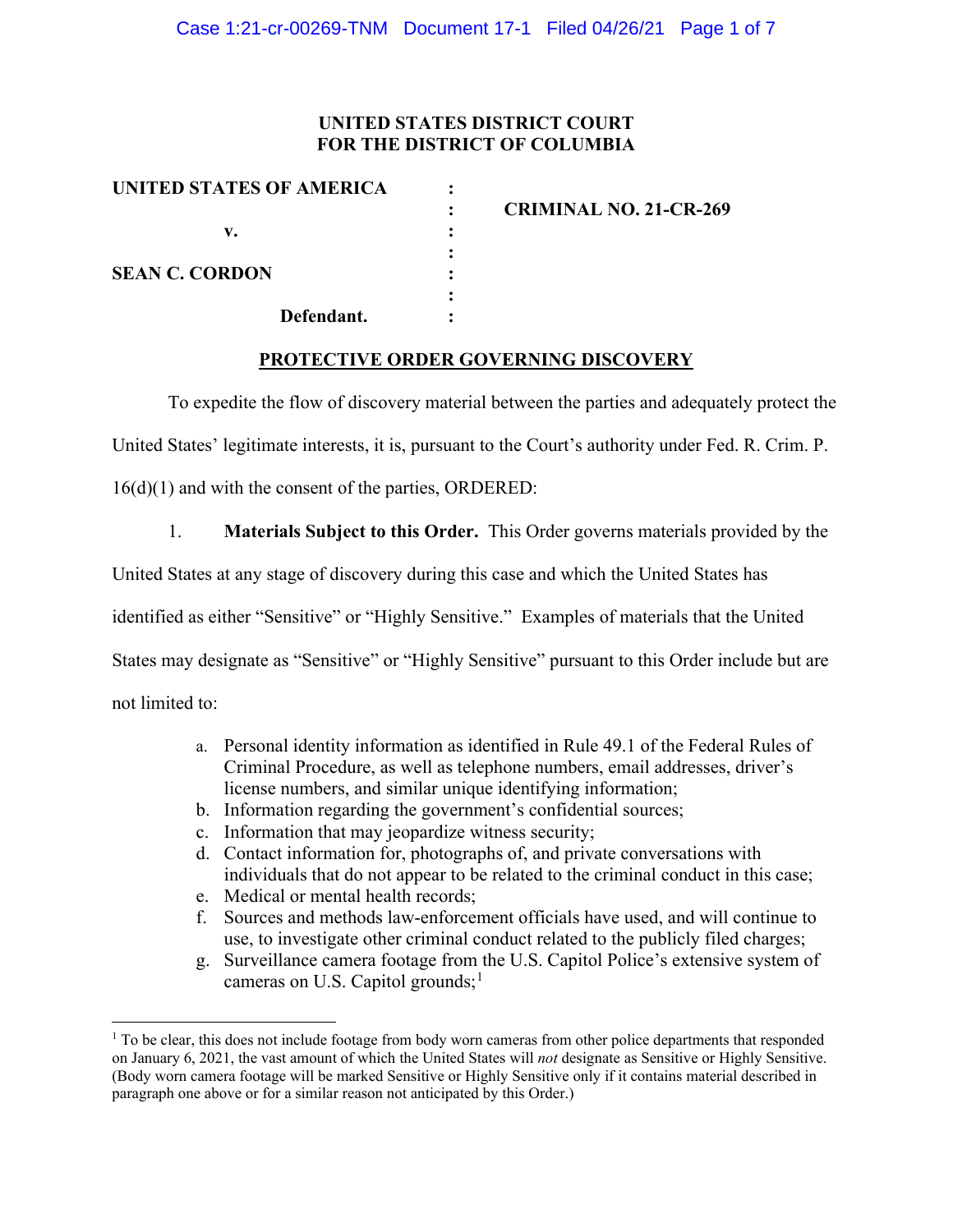- h. Repair estimates from the Architect of the Capitol;
- i. Materials designated as "security information" pursuant 2 U.S.C. §1979; and
- j. Tax returns or tax information.

This Order will not be used to designate materials as Sensitive or Highly Sensitive unless such designation is necessary for one of the reasons stated in this paragraph or for a similar reason not anticipated by this Order. The government agrees to make every effort to provide discovery in a manner that will allow for most discovery to be produced without such designations.

2. **Defendant.** Any reference to "Defendant" herein refers individually to each

defendant identified in the caption above.

3. **Legal Defense Team.** The "legal defense team" includes defense counsel

(defined as counsel of record in this case, including any post-conviction or appellate counsel)

and any attorneys, investigators, paralegals, support staff, and expert witnesses who are advising

or assisting defense counsel in connection with this case.

# 4. **Rules for the Handling of Sensitive and Highly Sensitive Materials.**

- a. **Limitations on Use.** Defendant and the legal defense team may use Sensitive and Highly Sensitive discovery materials solely in connection with the defense of this case and any other case connected to the events at the United States Capitol on January 6, 2021, including any post-conviction or appellate litigation, and for no other purpose, and in connection with no other proceeding, without further order of this Court.
- b. **Limitations on Dissemination.** No Sensitive or Highly Sensitive materials, or the information contained therein, may be disclosed to any persons other than Defendant, the legal defense team, or the person to whom the Sensitive or Highly Sensitive information solely and directly pertains or his/her counsel, without agreement of the United States or prior authorization from the Court.
- c. **Limitations on Reproduction.** Defendant, the legal defense team, and authorized persons shall not copy or reproduce the Sensitive or Highly Sensitive materials except in order to provide copies of the materials for use in connection with this case by Defendant, the legal defense team, the person to whom the Sensitive or Highly Sensitive information solely and directly pertains or his/her counsel, and other persons to whom the Court may authorize disclosure (collectively, "authorized persons").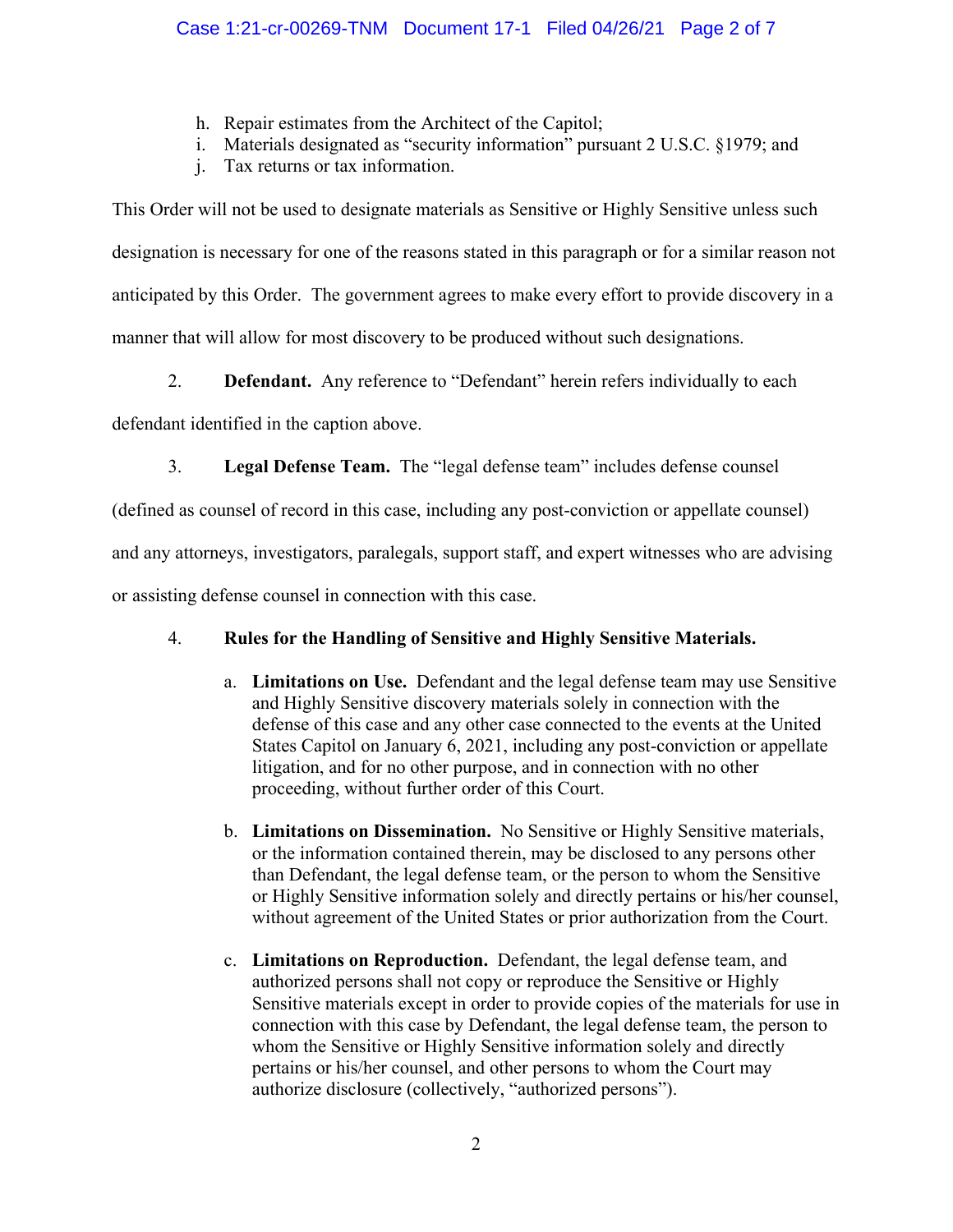If defense counsel provides Defendant access to Sensitive or Highly Sensitive materials, defense counsel must advise Defendant that Defendant may not record any personal identity information as identified in Rule 49.1 of the Federal Rules of Criminal Procedure or any telephone numbers, email addresses, driver's license numbers, and similar unique identifying information. By signing the attached affirmation, Defendant agrees not to do so.

Copies and reproductions, and any notes or records made in relation to the contents of the Sensitive and Highly Sensitive materials, are to be treated in the same manner as the original materials.

- d. **Court Filings.** Absent prior agreement by the parties or permission from the Court, no party shall disclose materials designated as Sensitive or Highly Sensitive in any public filing with the Court. Such materials shall be submitted under seal in accordance with Local Criminal Rule 49(f)(6). The Clerk of Court shall accept for filing under seal any filings made in compliance with that Rule and so marked by the parties pursuant to this Order.
- e. **Court Hearings.** The restrictions in this Order shall not limit either party in the use of the materials in judicial proceedings in this case. The procedures for use of designated Sensitive and Highly Sensitive materials during any hearing or the trial of this matter shall be determined by the parties and the Court in advance of the hearing or trial. No party shall disclose materials designated Sensitive or Highly Sensitive in open court without agreement by the parties that such materials may be disclosed in open court or prior authorization by the Court.

# 5. **Additional Rules for Handling of Sensitive Materials.** The following

additional terms apply to Sensitive materials:

a. **Storage.** Sensitive materials must be maintained in the custody and control of Defendant, the legal defense team, and authorized persons. This restriction shall not apply to the person to whom the Sensitive information solely and directly pertains or his/her attorney.

# 6. **Additional Rules for Handling of Highly Sensitive Materials.** The following

additional rules apply to Highly Sensitive materials:

a. **Additional Limitations on Dissemination.** Defense counsel may not provide a copy of Highly Sensitive materials to Defendant or permit Defendant to view such materials unsupervised by defense counsel or an attorney, investigator, paralegal, or support staff person employed by defense counsel.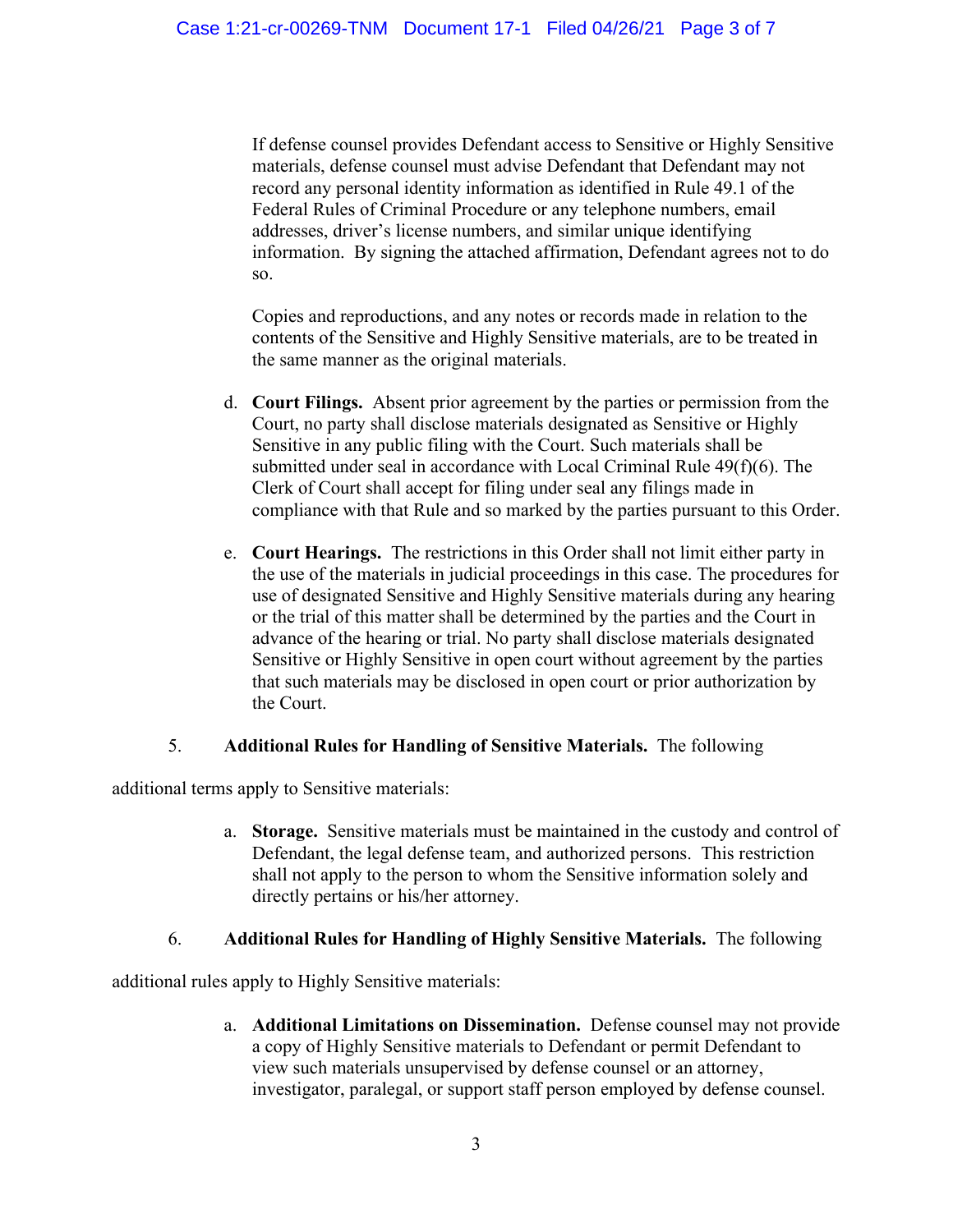The parties agree that defense counsel or an attorney, investigator, paralegal, or support staff person employed by defense counsel, may supervise Defendant by allowing access to Highly Sensitive materials through a cloudbased delivery system that permits Defendant to view the materials but does not permit Defendant the ability to download; provided that, prior to doing so, defense counsel first provides notice to the United States and allow the United States to file an objection with the Court if no agreement is reached.

- b. **Additional Limitations on Reproduction.** Counsel agrees that prior to showing materials to Defendant designated as Highly Sensitive, counsel or an attorney, investigator, paralegal, or support staff person employed by defense counsel will read Defendant the relevant parts of this Order, and remind Defendant of the consequences of violating the Order. If Defendant takes notes regarding Highly Sensitive materials, counsel or an attorney, investigator, paralegal, or support staff person employed by defense counsel must take reasonable steps to determine whether Defendant has copied any personal identity information as identified in Rule 49.1 of the Federal Rules of Criminal Procedure or any telephone numbers, email addresses, driver's license numbers, and similar unique identifying information.
- c. **Storage.** Highly Sensitive materials must be maintained in the custody and control of the legal defense team and authorized persons. This restriction shall not apply to the person to whom the Highly Sensitive information solely and directly pertains or his/her attorney.

7. **Viewing by Incarcerated Defendants.** If Defendant is in the custody of the

United States Marshals Service, defense counsel is authorized to provide a copy of discovery materials to the appropriate point of contact so that the defendant can view the discovery materials, subject to the terms of this Order.

8. **Disputes.** The parties shall make a good faith effort to resolve any dispute about a sensitivity designation before requesting the Court's intervention. The United States may agree to remove or reduce a sensitivity designation without further order of this Court. Whenever the redaction of specified information will resolve the basis for which a sensitivity designation was applied, the United States will agree to redaction, and such redaction will render the materials no longer subject to this Order. Any agreement to reduce or remove a sensitivity designation or to redact specific information shall be memorialized in writing.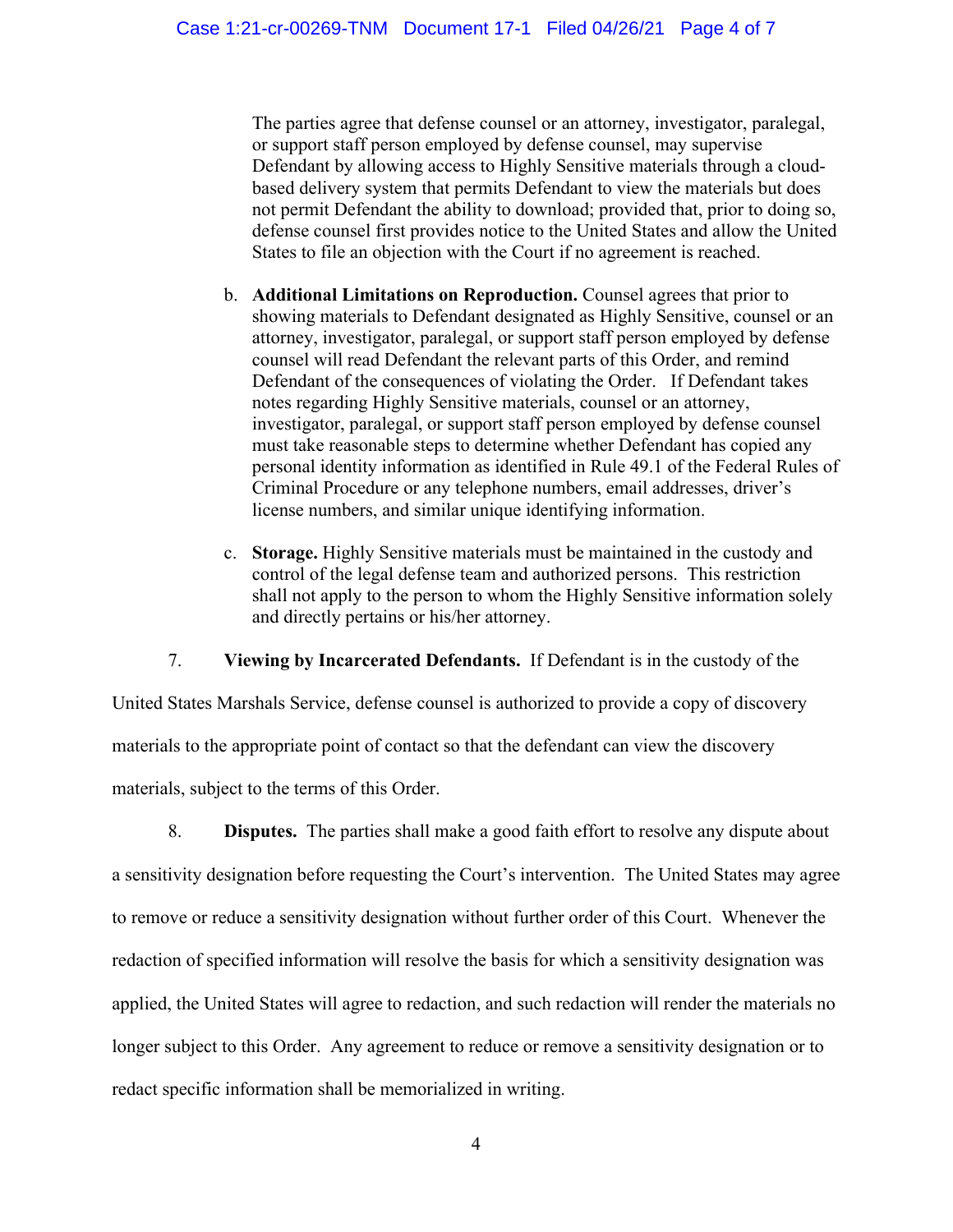#### Case 1:21-cr-00269-TNM Document 17-1 Filed 04/26/21 Page 5 of 7

9. **Modification Permitted.** Nothing in this Order shall prevent any party from seeking modification of this Order nor prevent the defense from contesting a sensitivity designation. The parties agree that the burden of demonstrating the need for a protective order remains with the government at all times.

10. **Failure not Waiver.** The failure by the United States to designate any materials as Sensitive or Highly Sensitive upon disclosure shall not constitute a waiver of the United States' ability to later designate the materials as Sensitive or Highly Sensitive but the government must separately identify and memorialize the changed status of those materials in writing.

11. **Automatic Exclusions from this Order.** This Order does not apply to materials that:

- a. Are, or later become, part of the public court record, including materials that have been received in evidence in this or other public trials or hearings;
- b. Were derived directly from Defendant or that pertain solely to Defendant. Examples of such materials include Defendant's own financial records, telephone records, digital device downloads, social media records, electronic communications, arrest records, and statements to law enforcement; <sup>2</sup> and
- c. Materials that the defense obtains by means other than discovery.
- 12. **Government's Discovery Obligations.** Nothing in this Order modifies the

United States' obligations at any stage of discovery in this case pursuant to Federal Rules of

Criminal Procedure 16 and 26.2, Local Criminal Rule 5.1, 18 U.S.C. § 3500 (the Jencks Act),

and the government's general obligation to produce exculpatory and impeachment information in

criminal cases.

 $2$  Discoverable materials that were derived directly from Defendant or that pertain solely to Defendant are exempt from this Order regardless of whether the United States has designated any such materials as "Sensitive" or "Highly Sensitive" because the same materials are being provided or made available to co-defendants or other persons charged in connection with the events at the United States Capitol on January 6, 2021.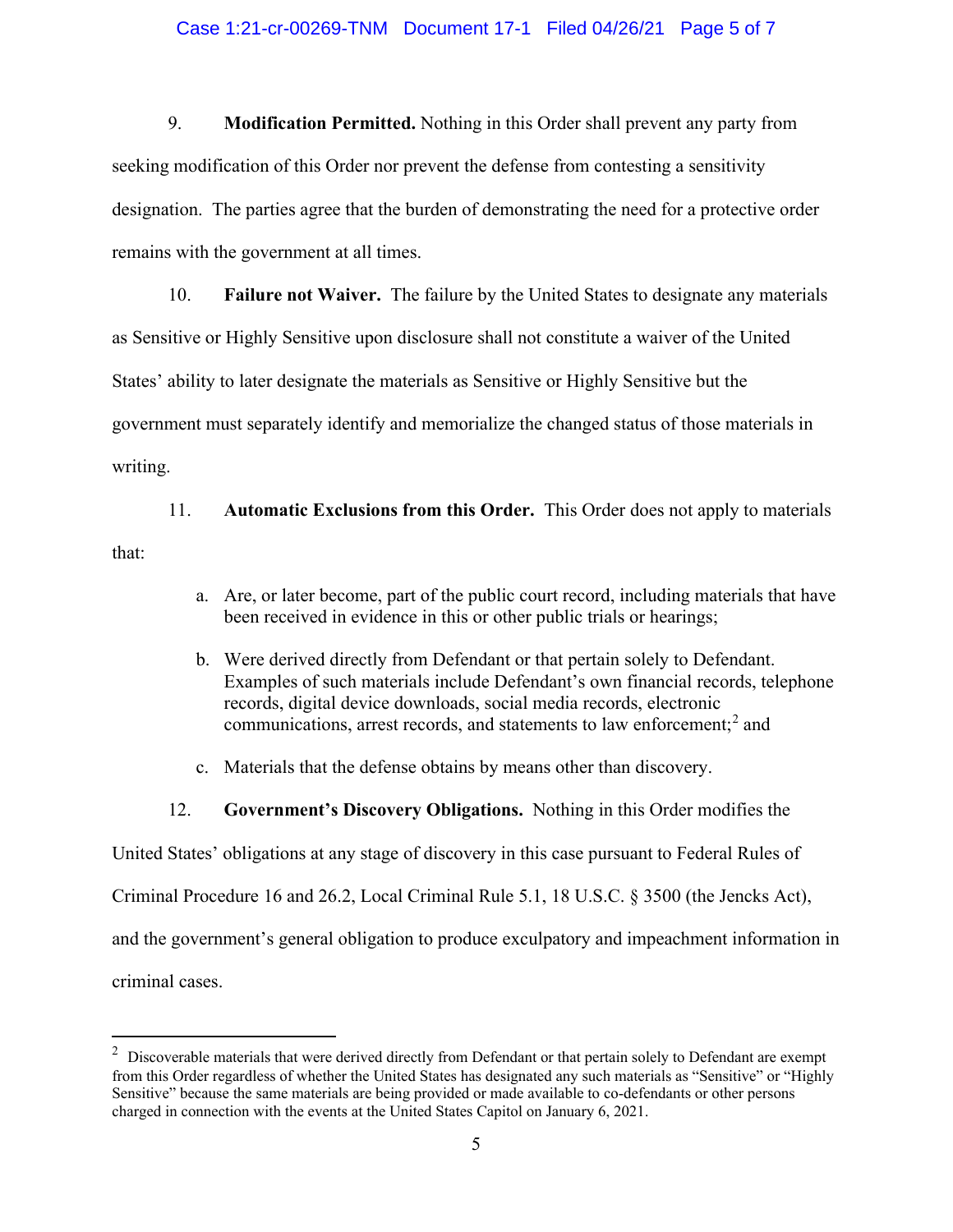#### Case 1:21-cr-00269-TNM Document 17-1 Filed 04/26/21 Page 6 of 7

13. **Defense Counsel's Obligations.** Defense counsel must provide a copy of this Order to, and review the terms of this Order with, members of the legal defense team, Defendant, and any other person, before providing them access to Sensitive or Highly Sensitive materials. Defense counsel must obtain a fully executed copy of Attachment A before providing Defendant access to Sensitive or Highly Sensitive materials, and must file a copy with the Court within one week of execution.

14. **No Ruling on Discoverability or Admissibility**. This Order does not constitute a ruling on the question of whether any particular material is properly discoverable or admissible and does not constitute any ruling on any potential objection to the discoverability or admissibility of any material.

15. **Duration.** The terms of this Order shall remain in effect after the conclusion of this case and the parties shall be bound by it unless otherwise ordered by the Court.

**SO ORDERED** this \_\_\_\_\_ day of \_\_\_\_\_\_\_\_\_\_, 2021.

HONORABLE TREVOR N. McFADDEN United States District Judge

\_\_\_\_\_\_\_\_\_\_\_\_\_\_\_\_\_\_\_\_\_\_\_\_\_\_\_\_\_\_\_\_\_\_\_\_\_